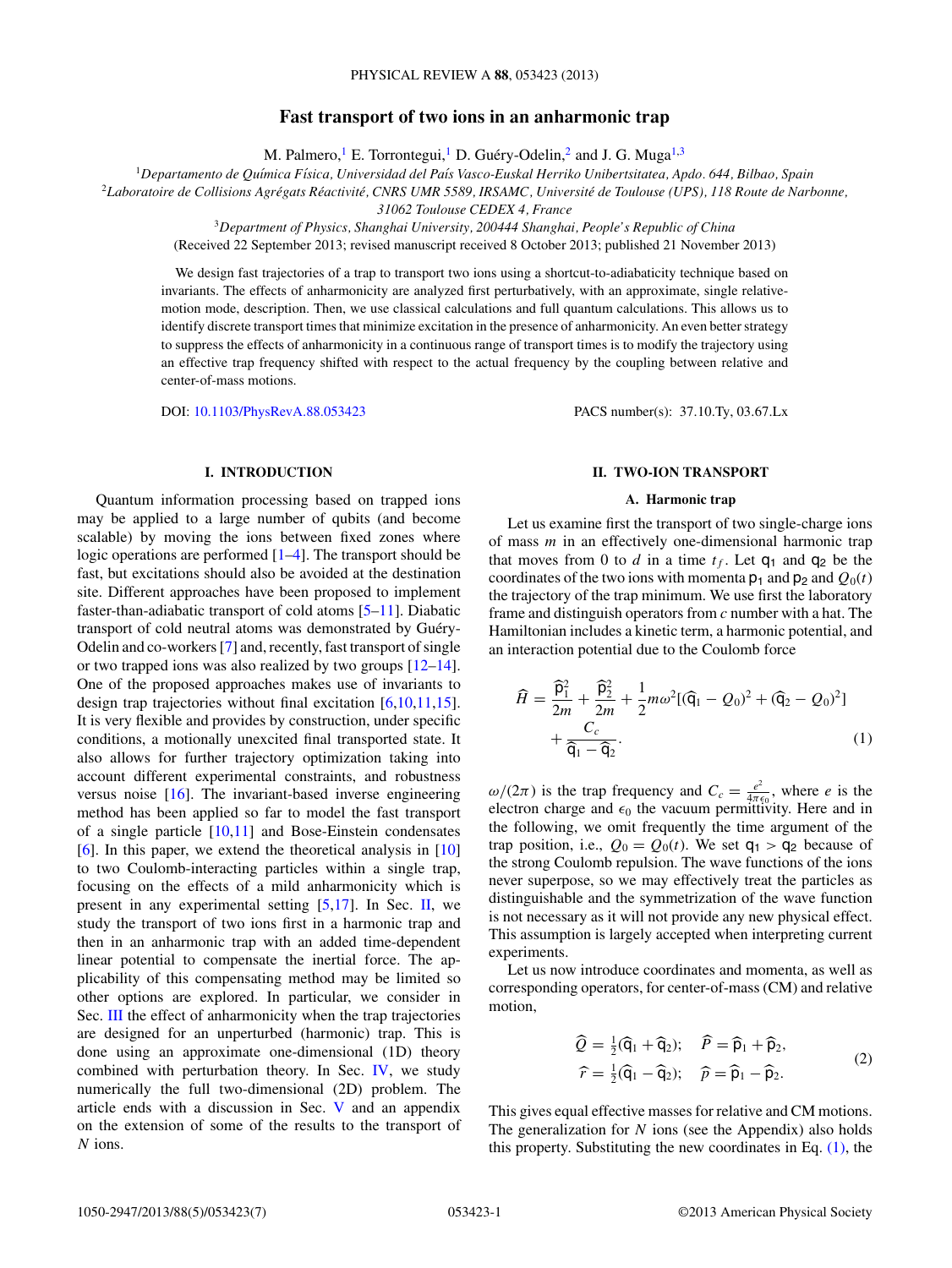<span id="page-1-0"></span>Hamiltonian takes the form

$$
\widehat{H}(\widehat{Q}, \widehat{P}, \widehat{r}, \widehat{p}) = \frac{\widehat{P}^2}{2M} + \frac{1}{2} M \omega^2 (\widehat{Q} - Q_0)^2 + \frac{\widehat{P}^2}{2M} + \frac{1}{2} M \omega^2 \widehat{r}^2 + \frac{C_c}{2\widehat{r}},
$$
\n(3)

where  $M = 2m$  is the total mass. The Hamiltonian is the sum of two terms  $\hat{H} = \hat{H}_{cm} + \hat{H}_r$ , where each term depends only on one of the pairs' coordinate momentum. We may thus "separate variables" and find time-dependent solutions of the Schrödinger equation.

The relative part of the Hamiltonian  $\widehat{H}_r$  does not depend on  $Q_0(t)$  so the relative motion is not affected by the transport and will remain unexcited. Thus, we only need to design a trajectory for which the CM is unexcited at final time. This may be achieved adiabatically or via shortcuts to adiabaticity. The CM Hamiltonian  $H_{\rm cm}$  has the form of a particle of mass M in a harmonic trap, so any of the shortcut-to-adiabaticy techniques known (using fast forward, optimal control, invariants, or their combination [\[5,8–10\]](#page-5-0)) may be applied to find a suitable  $Q_0(t)$ .

To inverse engineer the trap trajectory making use of invariants, the invariant is designed first, consistent with a predetermined structure of the Hamiltonian [\[10\]](#page-5-0). The invariant is parametrized by the classical trajectory  $Q_c(t)$  that satisfies the classical equation of motion  $\ddot{Q}_c + \omega^2(Q_c - Q_0) = 0$  and boundary conditions  $Q_c(0) = Q_c(0) = Q_c(0) = Q_0(0) = 0;$  $Q_c(t_f) = Q_0(t_f) = d$ ;  $\dot{Q}_c(t_f) = \ddot{Q}_c(t_f) = 0$ . They imply the initial and final commutativity between the invariant and the Hamiltonian, and the stability of the solution when the Hamiltonian remains constant beyond the boundary times. A simple polynomial interpolation gives [\[10\]](#page-5-0)

$$
Q_c = d(10s^3 - 15s^4 + 6s^5),
$$
  
\n
$$
Q_0 = \frac{d}{\omega^2 t_f^2} (60s - 180s^2 + 120s^3) + d(10s^3 - 15s^4 + 6s^5),
$$
\n(4)

where  $s = t/t_f$ . Each initial eigenstate of  $\widehat{H}_{cm}(0)$  would evolve exactly according to the "transport mode"

$$
\Psi_n(Q,t) = e^{-\frac{i}{\hbar}[E_n t + \int_0^t \frac{M \hat{Q}_c^2}{2} dt']} e^{iM \hat{Q}_c Q/\hbar} \Phi_n(Q - Q_c), \quad (5)
$$

where  $\Phi_n(x)$  are the eigenfunctions of the harmonic oscillator and  $E_n$  the corresponding energies. At  $t_f$  the modes become again eigenstates of the Hamiltonian  $\widehat{H}(t_f)$ , but at intermediate times they are in general a superposition of several eigenstates of  $\hat{H}(t)$ . Note that, apart from transport between stationary states, it is also possible to design launching protocols, in which the system begins at rest and ends up with a given centerof-mass velocity, and, similarly, stopping protocols [\[10\]](#page-5-0).

The separability between CM and relative motions is still valid for two ions of different masses if they oscillate with the same trapping frequency, but it breaks down if the frequency depends on position  $Q_0$ , if the two ions experience different trapping frequencies, or in presence of anharmonicity. We shall concentrate on this latter case, as it occurs in all traps and affects neutral atoms as well.

#### **B. Anharmonic trap**

We now consider an additional quartic potential in the Hamiltonian

$$
\widehat{H} = \frac{\widehat{\mathsf{p}}_1^2}{2m} + \frac{\widehat{\mathsf{p}}_2^2}{2m} + \frac{C_c}{\widehat{\mathsf{q}}_1 - \widehat{\mathsf{q}}_2} + \frac{1}{2}m\omega^2[(\widehat{\mathsf{q}}_1 - Q_0)^2 + (\widehat{\mathsf{q}}_2 - Q_0)^2 + \beta(\widehat{\mathsf{q}}_1 - Q_0)^4 + \beta(\widehat{\mathsf{q}}_2 - Q_0)^4], \quad (6)
$$

where  $\beta$  is a perturbative constant with dimensions  $[L]^{-2}$  that sets the "strength" of the anharmonicity. Nonrigid transport with a time-dependent trap frequency or time-dependent anharmonicities due to noise or control limitations is clearly of interest, but we shall only address here rigid transport as a first simpler step before considering more ambitious goals.

In terms of CM and relative coordinates we have

$$
\widehat{H} = \frac{\widehat{P}^2}{2M} + \frac{1}{2}M\omega^2 [(\widehat{Q} - Q_0)^2 + \beta(\widehat{Q} - Q_0)^4] \n+ \frac{\widehat{P}^2}{2M} + \frac{1}{2}M\omega^2(\widehat{r}^2 + \beta\widehat{r}^4) + \frac{C_c}{2\widehat{r}} \n+ 3M\omega^2 \beta(\widehat{Q} - Q_0)^2 \widehat{r}^2 \n= \widehat{H}_{cm} + \widehat{H}_r + \widehat{H}_c.
$$
\n(7)

The first two lines of Eq. (7) may be identified as (perturbed) CM and relative Hamiltonians  $H_{cm}$  and  $H_r$ . Unlike the harmonic trap, there is now a coupling term  $\widehat{H}_c$  (third line) that depends both on  $\widehat{Q}$  and  $\widehat{r}$  so the variables can not be separated. No nontrivial invariants are known for this Hamiltonian [\[18,19\]](#page-6-0), so in principle we can not inverse-engineer the trap trajectory exactly using invariants. One approximate option is to design it for the unperturbed harmonic oscillator. An exact alternative is to apply a linear potential to compensate the inertial force as in [\[10](#page-5-0)[,20,21\]](#page-6-0).

### **C. Compensating force approach**

In this section we introduce an additional time-dependent linear term in the Hamiltonian to compensate for the effect of the trap motion in the trap frame and avoid final excitations. This generalizes for two ions the results in [\[10\]](#page-5-0). The extension of the compensating force approach to  $N$  ions was discussed by Masuda in [\[20\]](#page-6-0) using the fast-forward approach, and may also be carried out following the Appendix.

Let us first define a unitary transformation  $[10,22]$  $[10,22]$  that shifts the momentum and position of the center-of-mass coordinate

$$
\widehat{\mathcal{U}} = e^{i\widehat{P}Q_0(t)/\hbar}e^{-iM\widehat{Q}_0(t)\widehat{Q}/\hbar}.\tag{8}
$$

This amounts to change the reference system from a laboratory frame to the rest frame of the trap.<sup>1</sup>

We first rewrite the Hamiltonian in the laboratory frame as

$$
\widehat{H}(\widehat{Q} - Q_0, \widehat{r}, \widehat{P}, \widehat{p}) = \frac{\widehat{P}^2}{2M} + \frac{\widehat{p}^2}{2M} + \widehat{U}(\widehat{Q} - Q_0, \widehat{r}), \quad (9)
$$

where  $U(Q - Q_0, \hat{r})$  can be any arbitrary potential. The equation for the transformed (trap frame) wave function

<sup>&</sup>lt;sup>1</sup>Since  $\widehat{P}$  and  $\widehat{Q}$  do not commute, alternative orderings are possible but they only change the Hamiltonian by purely time-dependent terms without physical effect.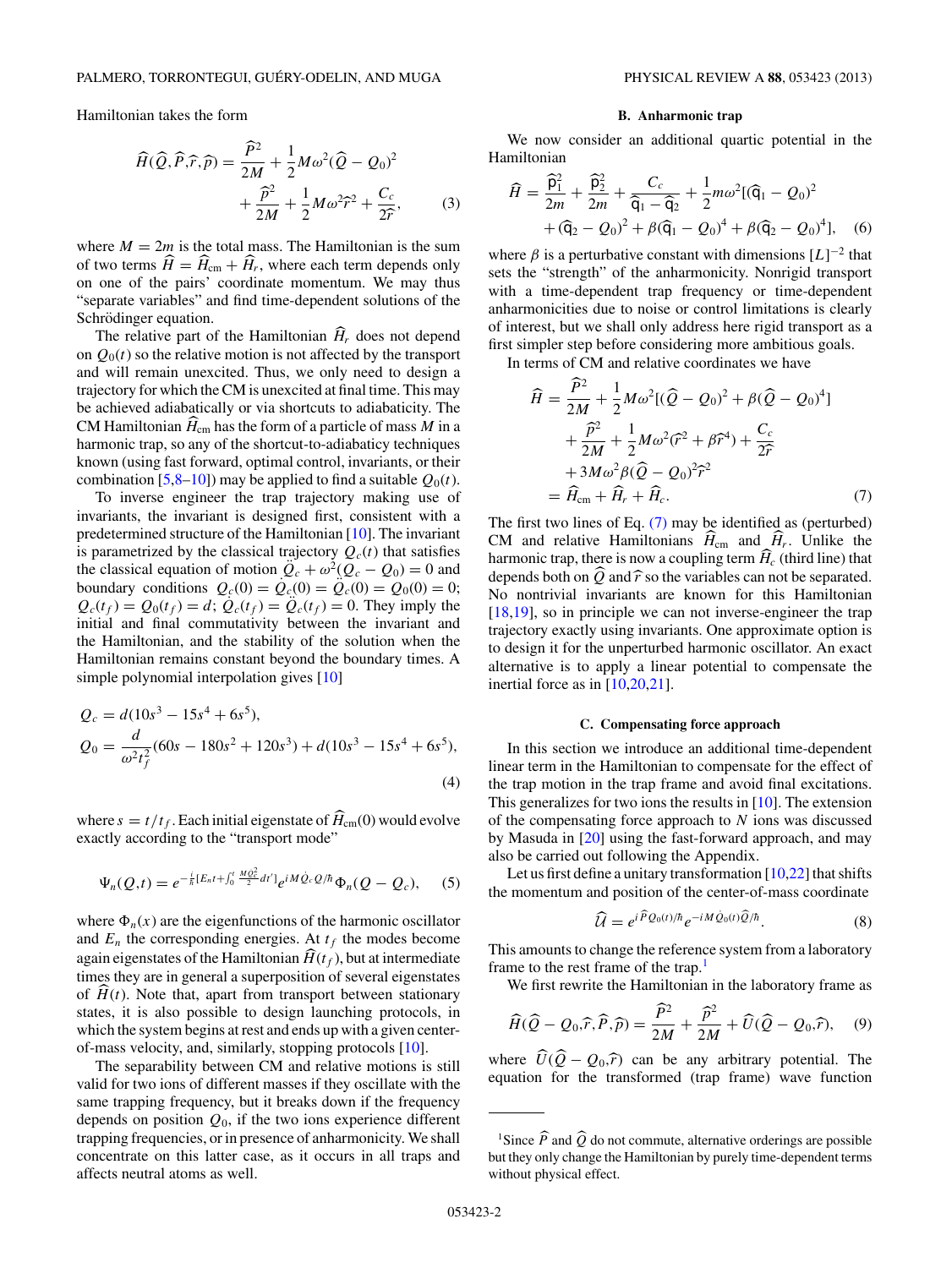<span id="page-2-0"></span>
$$
\begin{aligned} |\Phi\rangle &= \widehat{\mathcal{U}}|\Psi\rangle \text{ takes the form}^2 \\ i\hbar \partial_t |\Phi\rangle &= \widehat{H}_{\text{trap}} |\Phi\rangle \\ &= [\widehat{H}(\widehat{\mathcal{Q}}, \widehat{r}, \widehat{P}, \widehat{p}) + M(\widehat{Q} + Q_0)\widehat{Q}_0 + \frac{1}{2}M\widehat{Q}_0^2] |\Phi\rangle, \end{aligned} \tag{10}
$$

where  $\ddot{H}_{\text{trap}} = \dot{\mathcal{U}} \dot{H} \dot{\mathcal{U}}^{\dagger} + i\hbar (\partial_t \dot{\mathcal{U}}) \dot{\mathcal{U}}^{\dagger}$ . To compensate the inertial term  $M(\hat{Q} + Q_0)\hat{Q}_0$  in the trap frame we may apply, in the laboratory frame, the term

$$
- M \widehat{Q} \ddot{Q}_0 \tag{11}
$$

or, equivalently, a force  $m\ddot{Q}_0$  on each particle. To make the term  $\frac{1}{2}M\dot{Q}_0^2$  disappear, we may perform a further transformation  $|\Phi'(t)\rangle = \widehat{\mathcal{U}}'(t)|\Phi(t)\rangle$ , with  $\widehat{\mathcal{U}}'(t) = e^{\frac{i}{\hbar}\int_0^t \frac{1}{2}M\hat{Q}_0^2 dt'}$ . This is independent of all operators, so that  $\mathcal{U}'\hat{H}_{\text{trap}}\mathcal{U}'^{\dagger}$  does not modify the Hamiltonian, but  $i\hbar (\partial_t \widehat{\mathcal{U}}') \widehat{\mathcal{U}}'^\dagger = -M \dot{Q}_0^2/2$ . We finally get

$$
i\hbar \partial_t |\Phi'\rangle = \left[ \frac{\widehat{P}^2}{2M} + \frac{\widehat{P}^2}{2M} + \widehat{U}(\widehat{Q}, \widehat{r}) \right] |\Phi'\rangle. \tag{12}
$$

The resulting potential does not depend anymore on time, and any stationary state in the rest frame of the trap will remain so during transport. This holds for arbitrary potentials, even if  $\widehat{Q}$ and  $\hat{r}$  are coupled, as in Eq. [\(7\).](#page-1-0)

A lower bound for the maximum acceleration of the compensating force is  $2d/t_f^2$  [\[10\]](#page-5-0). Since the forces that can be applied are typically limited by experimental constraints, the compensation is not always easy to implement in practice, if at all. For this reason, we study in the following alternative strategies. First, we shall design the trap motion for an unperturbed harmonic potential and analyze the effect of anharmonicity.

#### **III. 1D APPROXIMATION**

In this section, we discuss a simple approximation that provides valuable hints, even in analytical form, on the transport behavior of two ions in presence of anharmonicities. The idea is to freeze the relative motion coordinate at  $r = r_e$ , the minimum of the potential part that depends on  $r$  only. Equivalently, we may consider a single-mode approximation in which relative-motion excitations are neglected. Neglecting constant terms, the resulting Hamiltonian has the same form as the one for the frozen relative coordinate, substituting  $r_e$  and  $r_e^2$ by the average values  $\langle \hat{r} \rangle$  and  $\langle \hat{r}^2 \rangle$  in the ground relative-motion mode. With our parameters, the average and minimum values of  $r$  are equal up to the third significant number, so the difference is negligible and we use for simplicity the frozen values.

With this assumption, and adding a constant term without physical effect, the Hamiltonian [\(7\)](#page-1-0) becomes

$$
\widehat{H} = \frac{\widehat{P}^2}{2M} + \frac{1}{2}M\omega^2 \left[ (6\beta r_e^2 + 1)(\widehat{Q} - Q_0)^2 + \beta(\widehat{Q} - Q_0)^4 \right],\tag{13}
$$

which we may also write as  $\widehat{H} = \widehat{H}_0 + \beta \widehat{H}_1$ , where  $\widehat{H}_1$  is a perturbation of the harmonic Hamiltonian  $\widehat{H}_0$ :

$$
\widehat{H}_1 = \frac{1}{2} M \omega^2 \big[ 6r_e^2 (\widehat{Q} - Q_0)^2 + (\widehat{Q} - Q_0)^4 \big].
$$
 (14)

Let the initial state be  $|\Psi_n(0)\rangle$ . Using time-dependent perturbation theory, the final wave vector  $|\Psi(t_f)\rangle$  is given by [\[10](#page-5-0)[,16,23\]](#page-6-0)

$$
\begin{split} |\Psi(t_f)\rangle\\ &= \widehat{U}_0(t_f,0)|\Psi_n(0)\rangle\\ &- \frac{i\beta}{\hbar} \int_0^{t_f} dt \, \widehat{U}_0(t_f,t) \widehat{H}_1(t)|\Psi_n(t)\rangle\\ &- \frac{\beta^2}{\hbar^2} \int_0^{t_f} dt \int_0^t dt' \, \widehat{U}_0(t_f,t) \widehat{H}_1(t) \widehat{U}_0(t,t') \widehat{H}_1(t')|\Psi_n(t')\rangle\\ &+ O(\beta^3), \end{split} \tag{15}
$$

where  $U_0$  is the unperturbed propagator for  $H_0$ . In terms of the complete set of transport modes [see Eq.  $(5)$ ], it takes the form

$$
\widehat{U}_0(t,t') = \sum_j |\Psi_j(t)\rangle\langle\Psi_j(t')|.
$$
\n(16)

To calculate the fidelity  $F := |\langle \Psi_n(t_f)| \Psi(t_f) \rangle|$  up to second order it is useful to separate the sum into  $j = n$  and  $j \neq n$  terms in the second-order contribution of Eq.  $(15)$ . When computing  $|\langle \Psi_n(t_f)|\Psi(t_f)\rangle|^2$ , the square of first-order terms is canceled by the second-order term with  $j = n$ . Thus, the fidelity, up to second order, may finally be written as

$$
F = \left(1 - \sum_{j \neq n} |f_{j,n}^{(1)}|^2\right)^{1/2},\tag{17}
$$

where  $f_{j,n}^{(1)} = \frac{-i\beta}{\hbar} \int_0^{t_f} dt \, \langle \Psi_j(t) | \hat{H}_1(t) | \Psi_n(t) \rangle^3$ . Due to the orthogonality properties of the Hermite polynomials, transitions induced by the quadratic perturbation will only be nonzero for one- and two-level jumps. Instead, the quartic part of the perturbation will lead to jumps from one to four levels. The  $f_{j,n}^{(1)}$ transition amplitudes can be explicitly calculated so that the second-order fidelity is known analytically, although the form is too lengthy to be displayed here. Simplified expressions will be provided later. We compare the fidelity in second order with the exact, numerical one (using the split-operator method) in Fig. [1,](#page-3-0) starting both with the ground state of the harmonic trap  $\Phi_0(0)$  and the exact ground state of the anharmonic trap. The results are hardly distinguishable. In the numerical examples we use the parameters in [\[12\]](#page-5-0) except for a lower trap frequency to enhance anharmonic effects. The trap trajectory  $Q_0(t)$  is chosen as in Eq. [\(4\),](#page-1-0) using invariant-based engineering for the unperturbed system with a polynomial ansatz for  $Q_c$ . The fidelity oscillates, reaching the maximum value of one at discrete values of  $t_f$ . The occurrence of maxima is a generic feature that does not depend on the specific value of  $\beta$  chosen. In the following, we work out a theory to explain and predict them.

<sup>3</sup>Similarly, the final average phonon number is  $\langle j \rangle = n +$  $\sum_{j\neq n}(j-n)|f_{j,n}^{(1)}|^2.$ 

 $2^2$ Use  $e^{-iM\dot{Q}_0\hat{Q}/\hbar}\hat{P}e^{iM\dot{Q}_0\hat{Q}/\hbar} = \hat{P} + M\dot{Q}_0$  and  $e^{iQ_0\hat{P}/\hbar}\hat{Q}e^{-iQ_0\hat{P}/\hbar} =$  $\widehat{Q} + Q_0$ .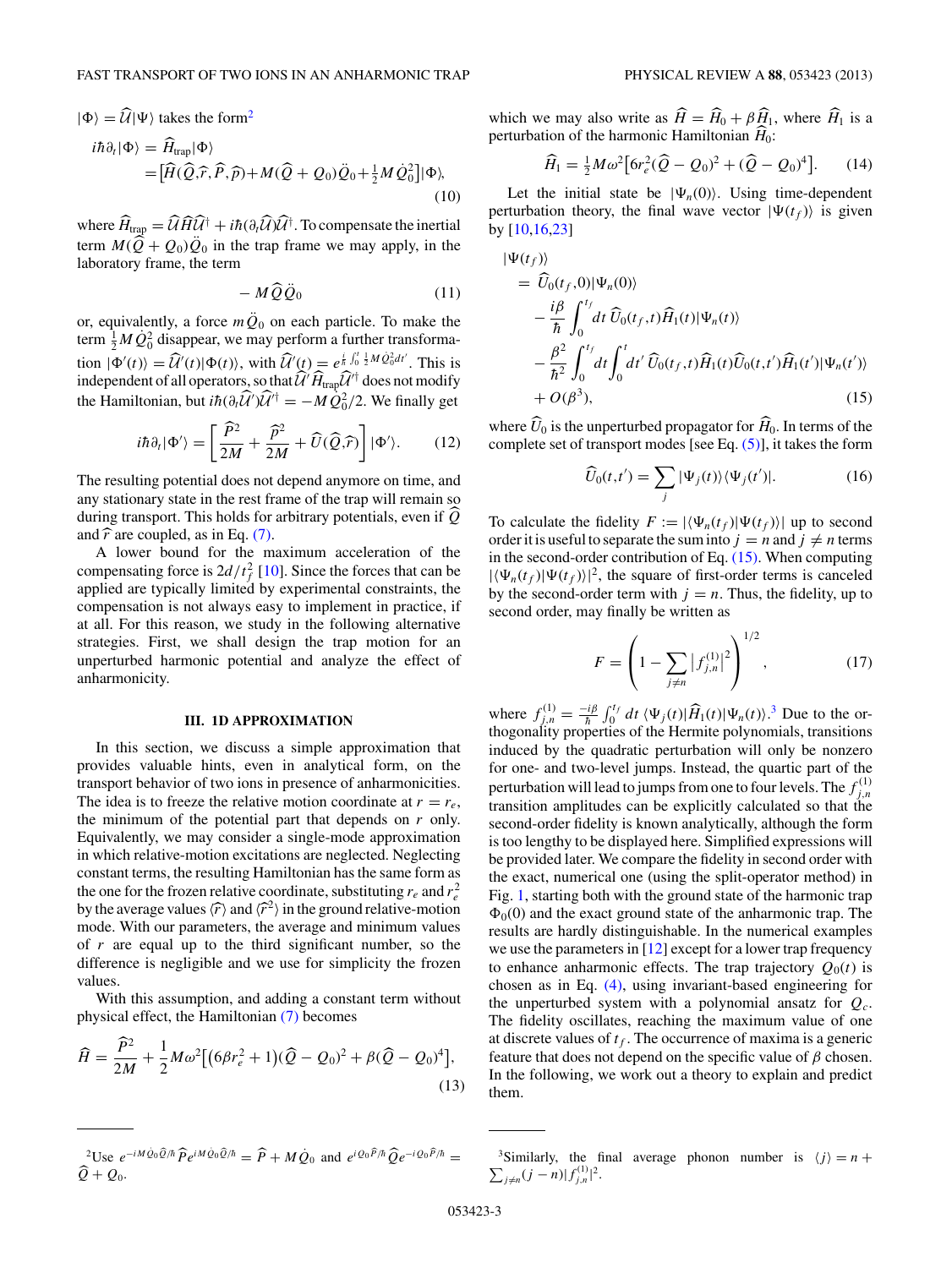<span id="page-3-0"></span>

FIG. 1. (Color online) Fidelity of the anharmonic system vs final time  $t_f$  following the inverse engineering trajectory using second-order perturbation theory (blue thick line), 1D dynamics for the initial ground state of the harmonic oscillator (red dotted line), 1D dynamics for the initial ground state of the perturbed 1D Hamiltonian (green dashed line), 2D dynamics for the initial ground state of the 2D Hamiltonian (filled triangles).  $M = 2m = 29.93 \times 10^{-27}$  kg corresponding to  $^{9}$ Be<sup>+</sup> ions,  $\omega/(2\pi) = 20$  kHz,  $d = 370$   $\mu$ m,  $r_e = 62 \ \mu \text{m}$ , and  $\beta = 10^6 \text{ m}^{-2}$ .

We shall now study the effect of each perturbation separately. The quadratic perturbation amounts to having designed the trap trajectory with the "wrong" trap frequency and, as we will see, is the dominant perturbation except for very short times. The influence of the quartic perturbation was analyzed in [\[10\]](#page-5-0) but only with a much less accurate first-order approach. The effect of the two perturbations is quite different as seen in Fig. 2. The quadratic perturbation provides a fidelity almost identical to that of the total perturbation, reproducing its oscillations and peak times. The quartic perturbation alone leads to a sudden growth in the fidelity around a critical time  $t_f^{cr}$ , followed by fidelity 1 for longer final times. To estimate the behavior of  $t_f^{cr}$  with respect to transport and potential parameters we note that the maximum of  $|Q_c(t) - Q_0(t)|$  is  $10d/(\omega^2 t_f^2 3^{1/2})$ . Comparing the quadratic



FIG. 2. (Color online) Fidelity vs final time  $(t_f)$  for the secondorder perturbation theory, indistinguishable from an exact 1D quantum dynamical calculation (the initial state is the ground state of the perturbed harmonic oscillator) for the quadratic perturbation (blue thick line) in Eq. [\(14\),](#page-2-0) and the quartic perturbation (black dashed line) in Eq. [\(14\).](#page-2-0) Same parameters as in Fig. 1.

and quartic contributions to the potential there, we get

$$
t_f^{cr} = \alpha \frac{\beta^{1/4} d^{1/2}}{\omega},\tag{18}
$$

where  $\alpha \approx 16.5$  is adjusted numerically. For the parameters of Fig. 2 this occurs for shorter times than the one corresponding to the first peak of the quadratic perturbation so the effect of the quartic perturbation is negligible.

Let us now analyze in more detail the quadratic perturbation alone. It implies one and two vibrational quanta as mentioned before. If we consider only  $n \to n \pm 1$ , the results are already very similar to the fidelity in Fig. 2. Since one-level transitions are dominant we can write an explicit approximate form for the fidelity based on them:

$$
f_{n\pm 1,n}^{(1)} = \frac{\pm 360i d\beta r_e^2 e^{\mp \frac{1}{2}it_f\omega} \sqrt{2(1+n)M\hbar}}{t_f^5 \omega^{9/2}} \times \left[6t_f\omega \cos\left(\frac{t_f\omega}{2}\right) + \left(t_f^2\omega^2 - 12\right)\sin\left(\frac{t_f\omega}{2}\right)\right],\tag{19}
$$

(note the square root scaling with the mass). This amplitude is zero, and the fidelity one, when

$$
6t_f\omega\cos\left(\frac{t_f\omega}{2}\right) + \left(t_f^2\omega^2 - 12\right)\sin\left(\frac{t_f\omega}{2}\right) = 0. \qquad (20)
$$

There is a  $\beta$ -independent solution for, approximately, every oscillation period. This result also follows from a simple classical argument: Consider a classical trajectory  $\ddot{Q}_c(t)$  satisfying

$$
\frac{\tilde{Q}_c}{\tilde{\omega}^2} + \tilde{Q}_c - Q_0(\omega) = 0,
$$
\n(21)

where  $Q_0(\omega) = Q_0(t; \omega)$  is the trap trajectory calculated as before with  $\omega$  [Eq. [\(4\)\]](#page-1-0) and  $\tilde{\omega} = \omega \sqrt{1 + 6\beta r_e^2}$  is an effective trap frequency, shifted with respect to  $\omega$  because of the relative-CM coupling [see Eq. [\(13\)\]](#page-2-0). Its energy for  $\widetilde{Q}_c(0) = \widetilde{Q}_c(0) = 0$  is given by

$$
E_{ex}(t) = \frac{1}{2}M\tilde{Q}_c^2(t) + \frac{1}{2}M\tilde{\omega}^2[\tilde{Q}_c(t) - Q_0(t)]^2.
$$
 (22)

At time  $t_f$  we have

$$
E_{ex}(t_f) = \frac{7200d^2M(\omega^2 - \tilde{\omega}^2)^2}{t_f^{10}\omega^4\tilde{\omega}^8}
$$

$$
\times \left[6t_f\tilde{\omega}\cos\left(\frac{t_f\tilde{\omega}}{2}\right) + (t_f^2\tilde{\omega}^2 - 12)\sin\left(\frac{t_f\tilde{\omega}}{2}\right)\right]^2.
$$
(23)

The condition for a zero is the same as Eq.  $(20)$  substituting  $\omega \rightarrow \tilde{\omega}$ . This leads to a very small displacement (and dependence on  $\beta$ ) of the zeros for our parameters. In Fig. [3](#page-4-0) we represent  $E_0/[E_0 + E_{ex}(t_f)]$ , which is indistinguishable from the curve where the excitation energy is calculated with quantum dynamics. We may conclude unambiguously that the oscillations are not quantum in nature.

Rather than adjusting the transport time to the discrete set of zeros, a better, more robust strategy that allows for a continuous set of final times is to design the trap trajectory taking into account the frequency shift. Changing  $\omega \rightarrow \tilde{\omega}$ in Eq. [\(4\)](#page-1-0) we get an adjusted trajectory  $Q_0(t; \tilde{\omega})$  for which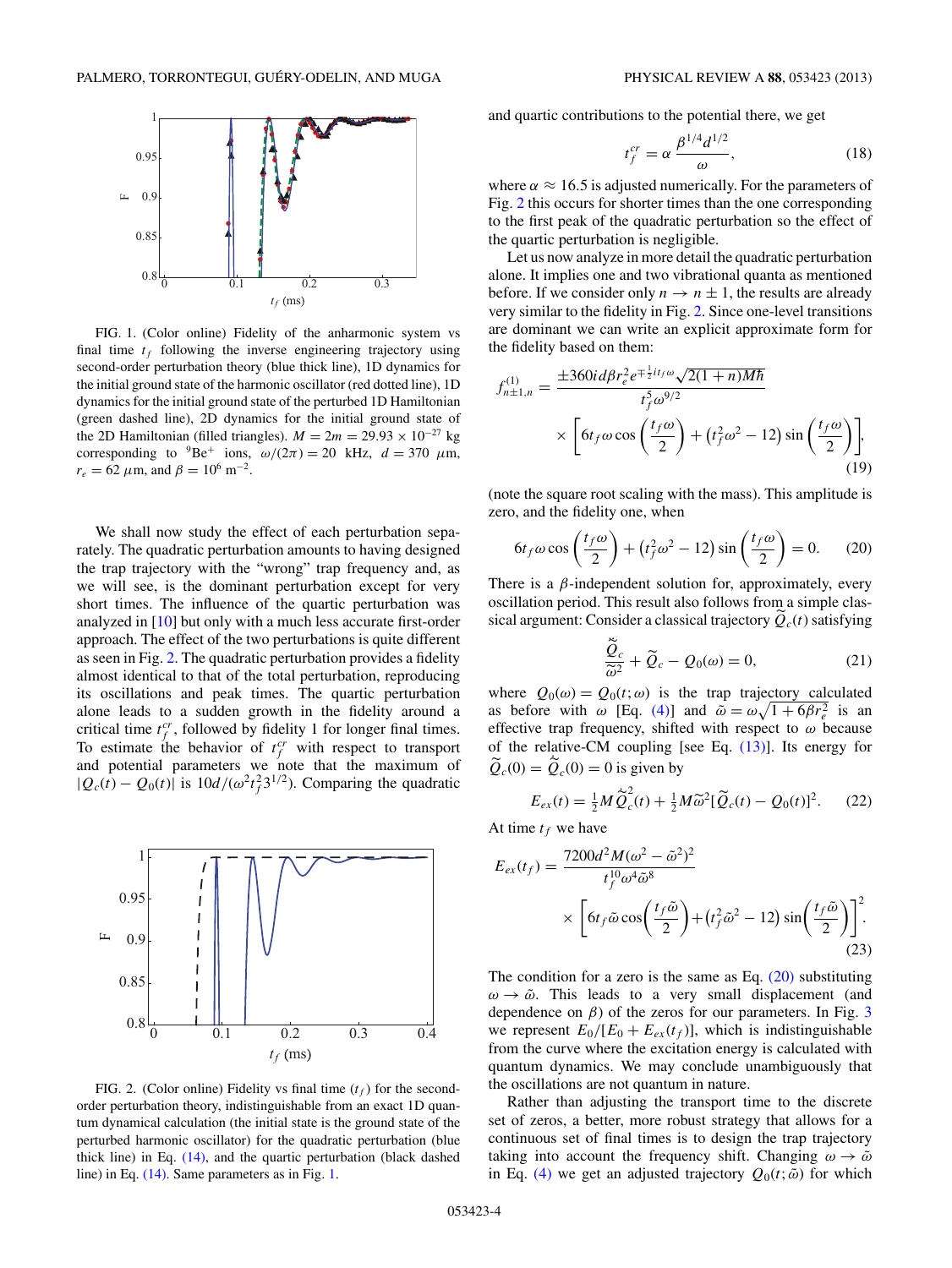<span id="page-4-0"></span>

FIG. 3. (Color online) We plot  $E_0/(E_0 + E_{ex})$ , where  $E_0$  is the ground-state energy for the 1D Hamiltonian and  $E_{ex}$  is the excitation energy after the transport, for the 1D quantum evolution (blue solid line), 2D quantum evolution (black triangles), and a single classical trajectory (green dashed line). Same parameters as in Fig. [1.](#page-3-0)

 $E_{ex}(t_f) = 0$  by construction for any  $t_f$ . Similarly,  $Q_0(t; \tilde{\omega})$ gives fidelity one for all  $t_f$  in the 1D model, if only the quadratic perturbation is considered. In the protocol based on  $Q_0(t; \tilde{\omega})$ , the only disturbance comes from the quartic term that sets the speed limitation given by Eq.  $(18)$ . Figure 4 shows the impressive results of this simple approach. In practice,  $\tilde{\omega}/(2\pi)$ may be measured as the effective CM-mode frequency.

Higher, more realistic trap frequencies lead to similar results but for a larger  $\beta$ . Simple estimates of the fidelity or excitation may be drawn from Eqs. [\(19\)](#page-3-0) or [\(22\).](#page-3-0) Figure 5 depicts the classical excitation energy of Eq.  $(22)$  for a realistic trap frequency and different values of  $\beta$  using the (unshifted)  $ω$  in  $Q_0(t)$ . Notice that for these large-β values the times of minimum excitation do change with  $\beta$ , and that, for the adjusted trajectory  $Q_0(t; \tilde{\omega})$ ,  $E_{ex}(t_f) = 0$  as before.

#### **IV. FULL 2D ANALYSIS**

We have also examined the evolution of the state according to the full two-dimensional Hamiltonian [\(7\),](#page-1-0) without freezing the relative motion, using a 2D split-operator method to simulate quantum dynamics. The computation is performed in the trap frame to reduce the numerical grid size. Figure [1](#page-3-0) shows that the quantum fidelities of the 1D model are in very



FIG. 4. (Color online) Fidelity vs final time  $t_f$  for adjusted trap trajectories  $Q_0(t; \tilde{\omega})$ . The initial condition is the ground state. 1D: blue solid line; 2D: filled triangles. Same parameters as in Fig. [1.](#page-3-0)



FIG. 5. (Color online) Motional excitation vs final time.  $M = 2m = 29.93 \times 10^{-27}$  kg,  $\omega/(2\pi) = 2$  MHz,  $d = 370 \mu$ m for the three cases and  $\beta = 6.4 \times 10^9$  m<sup>-2</sup>,  $r_e = 2.807 \mu$ m (solid blue line),  $\beta = 10^9$  m<sup>-2</sup>,  $r_e = 2.883$   $\mu$ m (red dashed line), and  $\beta = 10^{10} \text{ m}^{-2}$ ,  $r_e = 2.764 \mu \text{m}$  (green dotted line). The middle value of  $\beta$  (6.4  $\times$  10<sup>9</sup>) is chosen so that at  $t_f = 8 \mu s$  the excitation is similar to the one seen experimentally in  $[12]$ . The trap trajectory is given by Eq. [\(4\).](#page-1-0) If instead the adjusted trajectory  $Q_0(t; \tilde{\omega})$  is used, then  $E_{ex}(t_f) = 0.$ 

good agreement with the fidelities calculated for 2D dynamics. Figure 3 shows energy ratios for 1D and 2D calculations. To compare them on equal footing in 2D, the minima of the potential and the ground-state relative energy are subtracted. Again, the 1D and 2D quantum calculations are remarkably close to each other. 2D calculations may also be found in Fig. 4 for the transport designed using a shifted frequency. They confirm the excellent performance of this strategy with respect to the anharmonic perturbation.

### **V. DISCUSSION**

For two ions in a harmonic trap, the relative motion is uncoupled to the CM motion. They may be transported faster than adiabatically treating the center of mass (CM) as a single particle and applying different shortcuts to adiabaticity. For anharmonic traps, CM and relative motion are coupled. A 1D model for the CM has been first worked out based on a single relative-motion mode or, equivalently, freezing the relative coordinate. The full 2D quantum calculations show excellent agreement with this model in the parameter range studied. It is possible to achieve fast and faithful transport for an arbitrary trap shape by compensating for the inertial force in the trap frame with a linear potential. That may be difficult in practice so other strategies to get high fidelities have been explored. For a quartic anharmonicity, the effective 1D potential includes a quartic and a quadratic perturbation. The latter is usually dominant except for very short transport times. If the trap trajectory is the one designed for the unperturbed (harmonic) trap, the quartic perturbation alone implies a sharp increase to one of the fidelity, while the quadratic perturbation induces (classical) fidelity oscillations with respect to the final time  $t_f$ . Taking into account the shift in the effective trap frequency due to the coupling, the trap trajectory is much more robust and the effect of the quadratic perturbation is canceled.

Other aspects worth investigating for future work are the effects of different types of noise [\[16\]](#page-6-0) and other anharmonic forms such as cubic or time-dependent perturbations [\[5,](#page-5-0)[17\]](#page-6-0).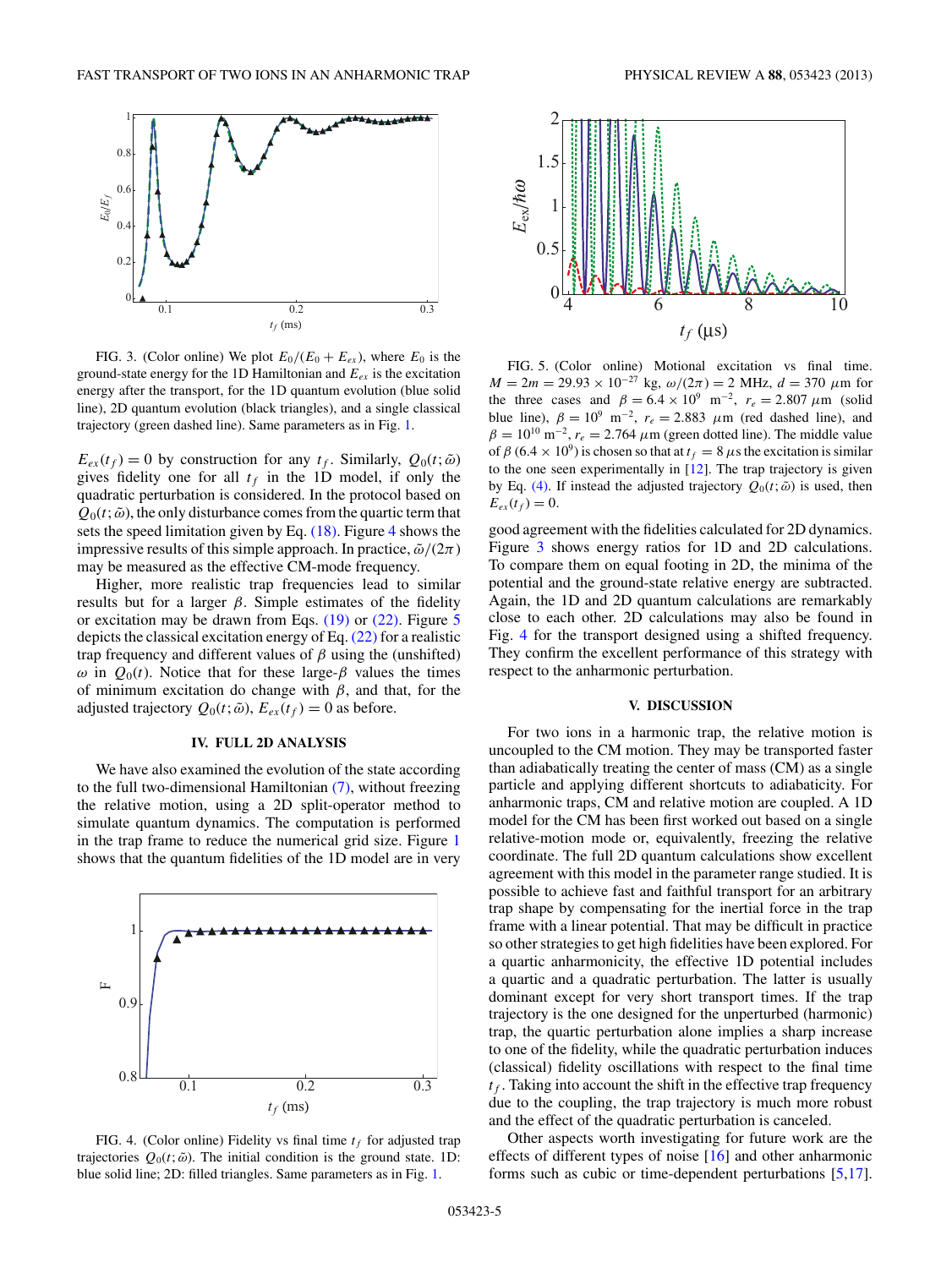<span id="page-5-0"></span>Variations of the trap frequency  $\omega$  and anharmonicity factor  $\beta$  with time could be affected by random and/or systematic perturbations. We expect that techniques similar to those applied in [\[16,24\]](#page-6-0) will be instrumental in designing robust trajectories. We also intend to study other relevant systems such as pairs of different ions as well as transport of four or more ions [\[25\]](#page-6-0). For more than three ions, quantum dynamical simulations are quite challenging but classical methods should provide a good guidance, as shown here for two ions.

# **ACKNOWLEDGMENTS**

We are grateful to A. Ruschhaupt, D. Leibfried, and U. Poschinger for useful comments. We acknowledge funding by Grants No. IT472-10 and No. FIS2009-12773-C02-01, and the UPV/EHU Program UFI 11/55. M.P. acknowledges a fellowship by UPV/EHU.

### **APPENDIX:** *N***-ION TRANSPORT**

In this Appendix, we show that for  $N$  equal ions in a harmonic trap the trap trajectory appears only in the CM part. In a harmonic trap with  $N$  equal ions, the Hamiltonian is given by  $N$  coordinates for the positions of each of the ions  $(q_1, q_2, q_3, \ldots, q_N)$ , and the corresponding momenta

$$
\widehat{H}(\{\widehat{\mathbf{q}}_i,\widehat{\mathbf{p}}_i\}) = \frac{1}{2m} \sum_{i=1}^N \widehat{\mathbf{p}}_i^2 + \frac{1}{2} m \omega^2 \sum_{i=1}^N (\widehat{\mathbf{q}}_i - Q_0)^2
$$

$$
+ \sum_{i=1}^{N-1} \sum_{j=i+1}^N \frac{C_c}{\widehat{\mathbf{q}}_i - \widehat{\mathbf{q}}_j}.
$$
(A1)

In coordinate space,  $q_1 > q_2 > \cdots > q_{N-1} > q_N$  because of the strong Coulomb repulsion. We now define a CM and relative coordinates and momenta

$$
\widehat{Q} = \frac{1}{N} \sum_{i=1}^{N} \widehat{\mathsf{q}}_i, \quad \widehat{P} = \sum_{i=1}^{N} \widehat{\mathsf{p}}_i,
$$
\n
$$
\widehat{r}_i = \frac{\widehat{\mathsf{q}}_i - \widehat{\mathsf{q}}_{i+1}}{N}, \quad \widehat{p}_i = \widehat{\mathsf{p}}_i - \widehat{\mathsf{p}}_{i+1}, \quad i = 1, 2, \dots, N - 1,
$$
\n(A2)

corresponding to the inverse transformation

$$
\begin{aligned}\n\widehat{\mathsf{q}}_{i} &= \widehat{Q} + \sum_{j=1}^{N-i} j \widehat{r}_{N-j} - \sum_{k=1}^{i-1} k \widehat{r}_{k}, \\
\widehat{\mathsf{p}}_{i} &= \widehat{P} + \frac{1}{N} \sum_{j=1}^{N-i} j \widehat{p}_{N-j} - \frac{1}{N} \sum_{k=1}^{i-1} k \widehat{p}_{k}.\n\end{aligned} \tag{A3}
$$

The Hamiltonian in the new coordinates is

$$
\widehat{H} = \frac{\widehat{P}^2}{2M} + \frac{1}{2}M\omega^2(\widehat{Q} - Q_0)^2 \n+ \frac{1}{2NM} \sum_{i=1}^N \left[ \left( \sum_{j=1}^{N-i} j\widehat{p}_{N-j} \right)^2 + \left( \sum_{k=1}^{i-1} k\widehat{p}_k \right)^2 \n- 2 \sum_{j=1}^{N-i} \sum_{k=1}^{i-1} jk\widehat{p}_{N-j}\widehat{p}_k \n+ \frac{1}{2N}M\omega^2 \sum_{i=1}^N \left[ \left( \sum_{j=1}^{N-i} j\widehat{r}_{N-j} \right)^2 + \left( \sum_{k=1}^{i-1} k\widehat{r}_k \right)^2 \n- 2 \sum_{j=1}^{N-i} \sum_{k=1}^{i-1} jk\widehat{r}_{N-j}\widehat{r}_k \n+ \frac{C_c}{N} \left( \sum_{i=1}^{N-1} \frac{1}{\widehat{r}_i} + \sum_{i=1}^{N-2} \sum_{j=i+1}^{N-1} \frac{1}{\sum_{k=i}^j \widehat{r}_k} \right),
$$
\n(A4)

where  $M = Nm$ . As for two ions, the Hamiltonian can be written as the sum of two terms  $H = H_{cm}(\hat{Q}, P) + H_r(\{\hat{r}_i, \hat{p}_i\}),$ <br>where  $\hat{H}$  here the same form as that of a single portiols where  $\widehat{H}_{cm}$  has the same form as that of a single particle driven in a harmonic trap, and  $\widehat{H}_r$  depends only on  $N - 1$ relative coordinates and their corresponding momenta. It does not depend on the trap trajectory  $Q_0(t)$ , so this system can be transported without final excitations by following any shortcut-to-adiabaticity trap trajectory for a particle of mass M.

- [1] D. Kielpinski, C. Monroe, and D. J. Wineland, [Nature \(London\)](http://dx.doi.org/10.1038/nature00784) **417**[, 709 \(2002\).](http://dx.doi.org/10.1038/nature00784)
- [2] M. Rowe *et al.*, Quantum Inf. Comput. **4**, 257 (2002).
- [3] R. Reichle, D. Leibfried, R. B. Blakestad, J. Britton, J. D. Jost, E. Knill, C. Langer, R. Ozeri, S. Seidelin, and D. J. Wineland, [Fortschr. Phys.](http://dx.doi.org/10.1002/prop.200610326) **54**, 666 (2006).
- [4] H.-K. Lau and D. F. V. James, [Phys. Rev. A](http://dx.doi.org/10.1103/PhysRevA.85.062329) **85**, 062329 [\(2012\).](http://dx.doi.org/10.1103/PhysRevA.85.062329)
- [5] S. Schulz, U. Poschinger, K. Singer, and F. Schmidt-Kaler, [Fortschr. Phys.](http://dx.doi.org/10.1002/prop.200610324) **54**, 648 (2006).
- [6] E. Torrontegui, X. Chen, M. Modugno, S. Schmidt, A. Ruschhaupt, and J. G. Muga, New J. Phys. **14**[, 013031 \(2012\).](http://dx.doi.org/10.1088/1367-2630/14/1/013031)
- [7] A. Couvert, T. Kawalec, G. Reinaudi, and D. Guéry-Odelin, [Europhys. Lett.](http://dx.doi.org/10.1209/0295-5075/83/13001) **83**, 13001 (2008).
- [8] M. Murphy, L. Jiang, N. Khaneja, and T. Calarco, [Phys. Rev. A](http://dx.doi.org/10.1103/PhysRevA.79.020301) **79**[, 020301\(R\) \(2009\).](http://dx.doi.org/10.1103/PhysRevA.79.020301)
- [9] S. Masuda and K. Nakamura, [Proc. R. Soc. A](http://dx.doi.org/10.1098/rspa.2009.0446) **466**, 1135 [\(2010\).](http://dx.doi.org/10.1098/rspa.2009.0446)
- [10] E. Torrontegui, S. Ibáñez, X. Chen, A. Ruschhaupt, D. Guéry-Odelin, and J. G. Muga, Phys. Rev. A **83**[, 013415 \(2011\).](http://dx.doi.org/10.1103/PhysRevA.83.013415)
- [11] X. Chen, E. Torrontegui, D. Stefanatos, Jr-Shin Li, and J. G. Muga, Phys. Rev. A **84**[, 043415 \(2011\).](http://dx.doi.org/10.1103/PhysRevA.84.043415)
- [12] R. Bowler, J. Gaebler, Y. Lin, T. R. Tan, D. Hanneke, J. D. Jost, J. P. Home, D. Leibfried, and D. J. Wineland, [Phys. Rev. Lett.](http://dx.doi.org/10.1103/PhysRevLett.109.080502) **109**[, 080502 \(2012\).](http://dx.doi.org/10.1103/PhysRevLett.109.080502)
- [13] A. Walther, F. Ziesel, T. Ruster, S. T. Dawkins, K. Ott, M. Hettrich, K. Singer, F. Schmidt-Kaler, and U. Poschinger, Phys. Rev. Lett. **109**[, 080501 \(2012\).](http://dx.doi.org/10.1103/PhysRevLett.109.080501)